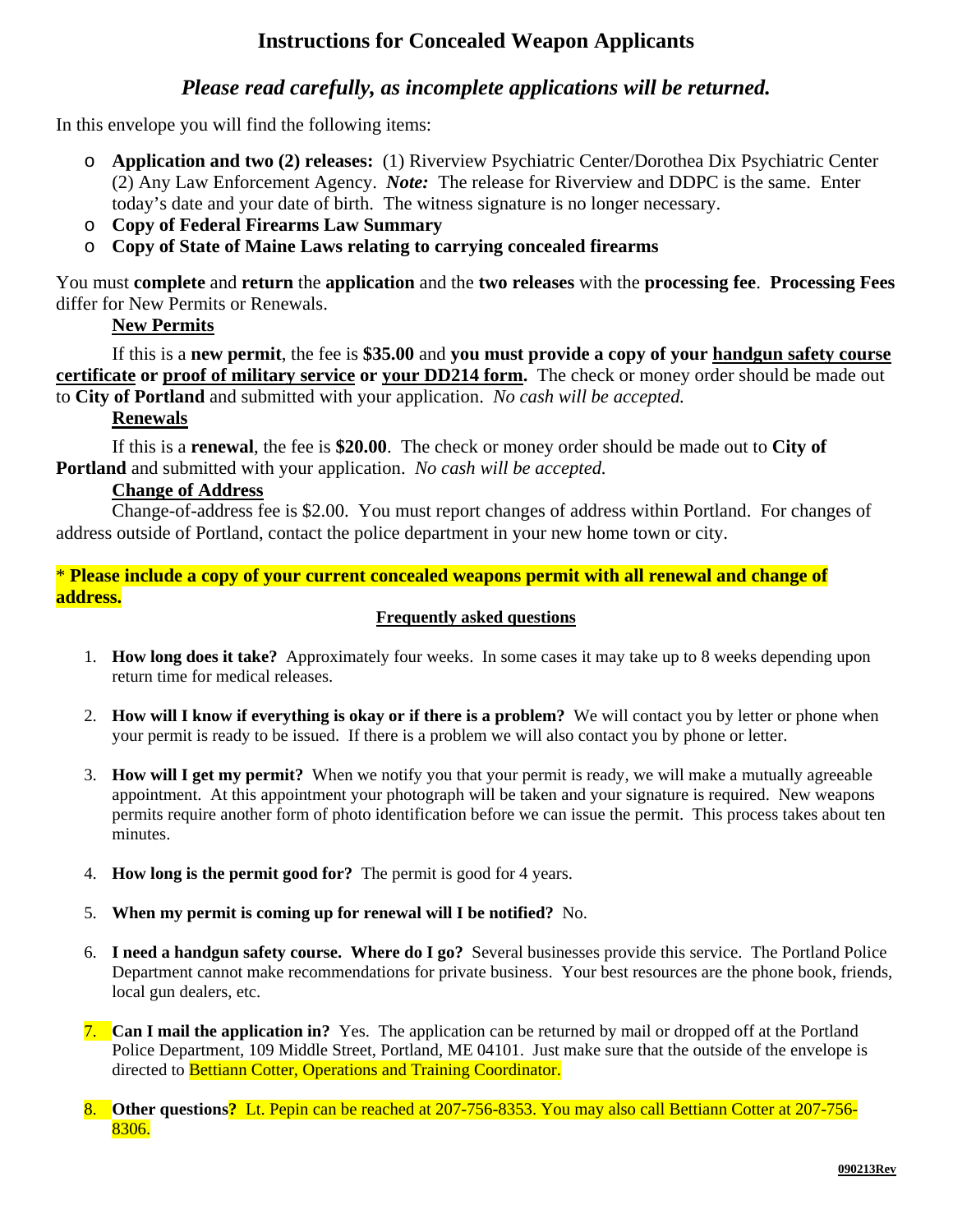### AUTHORITY TO RELEASE INFORMATION TO THE ISSUING AUTHORITY FOR THE PURPOSE OF EVALUATING INFORMATION SUPPLIED ON MY APPLICATION FOR A CONCEALED FIREARMS PERMIT UNDER 25 M.R.S.A. CHAPTER 252.

#### TO ALL LAW ENFORCEMENT AGENCIES, INCLUDING COURTS, BOTH WITHIN AND WITHOUT THE STATE OF MAINE:

I hereby authorize and direct you to release to the issuing authority or its representative any information in your possession or control concerning me pertaining to the following:

- (1) conviction data;
- (2) any criminal matter in which a formal charging instrument is now pending;
- (3) adjudication data relating to any juvenile offense which involves conduct which, if committed by an adult, would be a crime;
- (4) any juvenile matter in which a formal charging instrument is now pending involving any juvenile offense described in (3) above;
- (5) fugitive from justice status;
- (6) incidents of abuse of family or household members within the past five years;
- (7) drug abuse, drug addiction or drug dependency;
- (8) adjudication as an incapacitated person;
- (9) any mental disorder that causes me to be potentially dangerous to myself or others;
- (10) reckless or negligent conduct as defined by 25 M. R. S. A.  $\S 2002(11)$  within the past five years;
- (11) information of record indicating that I have been convicted of or adjudicated as having committed a violation of Title 17-A, chapter 45 or Title 22, section 2383, or adjudicated as having committed a juvenile crime that is a violation of Title 22, section 2383 or a juvenile crime that would be defined as a criminal violation under Title 17-A, chapter 45 if committed by an adult; and
- (12) whether I am currently subject to an order of a Maine court or an order of a court in the United States or another state, territory, commonwealth or tribe that restrains me from harassing, stalking or threatening an intimate partner, as defined in 18 United States Code, Section 921(a), or a child of an intimate partner, or from engaging in other conduct that would place an intimate partner in reasonable fear of bodily injury to that intimate partner or the child.

#### TO ALL PRIOR ISSUING AUTHORITIES, BOTH WITHIN AND WITHOUT THE STATE OF MAINE:

I hereby authorize and direct you to release to the issuing authority or its representative any information of record in your possession or control concerning me pertaining to any previous issuances of refusals to issue and revocations of a permit to carry concealed firearms or other concealed weapons.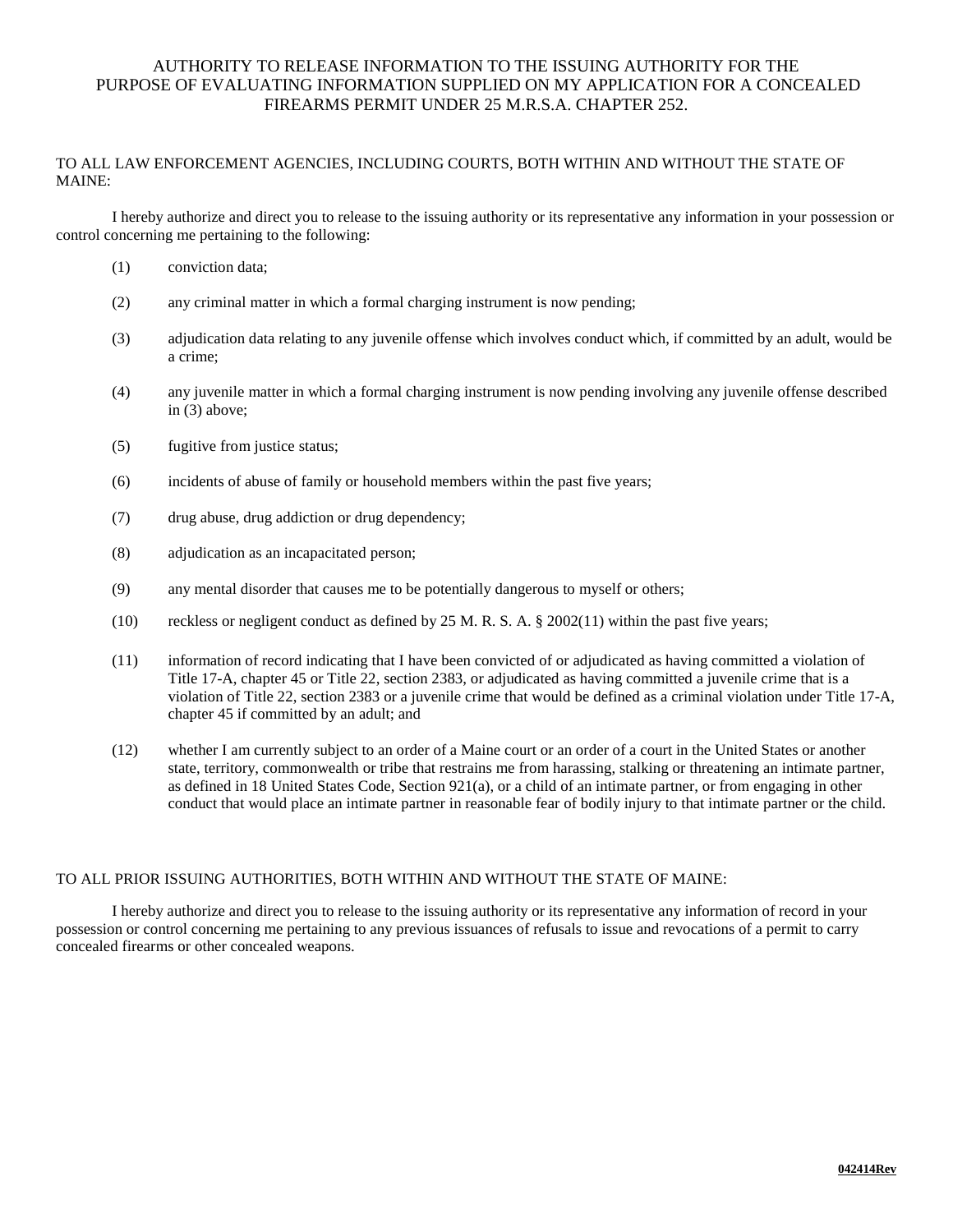#### TO ALL MILITARY FORCES, BOTH STATE AND FEDERAL:

I hereby authorize and direct you to release the issuing authority named below or its representative any information in your possession or control concerning me pertaining to a dishonorable discharge from the military forces within the past 5 years.

TO THE UNITED STATES CITIZENSHIP AND IMMIGRATION SERVICES:

I hereby authorize and direct you to release to the issuing authority or its representative any information in your possession or control concerning me pertaining to being an illegal alien.

TO ALL ABOVE-ADDRESSED GOVERNMENTAL ENTITIES:

I hereby authorize and direct you to release to the issuing authority named below or its representative any information in your possession or control concerning me pertaining to the following:

- (1) my full name;
- (2) my full current address and addresses for the prior 5 years;
- (3) the date and place of my birth and my physical description;
- (4) my signature.

Should there be any question as to the validity of this release, you may contact me at the address and/or telephone number listed below.

| DATE:                         |  |
|-------------------------------|--|
| <b>APPLICANT'S FULL NAME</b>  |  |
| <b>INCLUDING MIDDLE NAME:</b> |  |
| (Typed or printed)            |  |
| <b>APPLICANT'S FULL NAME:</b> |  |
| (Signature)                   |  |
| DATE OF BIRTH OF              |  |
| <b>APPLICANT:</b>             |  |
| Mailing Address of Applicant: |  |
|                               |  |
|                               |  |
| Telephone Number(s) of        |  |
| Applicant:                    |  |
|                               |  |
| E-mail Address of Applicant:  |  |

Portland Police Department Lieutenant Clifford Strout

NAME OF ISSUING AUTHORITY NAME OF REPRESENTATIVE OF ISSUING AUTHORITY, IF ANY

INFORMATION OBTAINED PURSUANT TO THIS RELEASE IS CONFIDENTIAL TO THE EXTENT PROVIDED BY 25 M.R.S.A. § 2006 AND MAY NOT BE MADE AVAILABLE FOR PUBLIC INSPECTION OR COPYING BY THE ISSUING AUTHORITY UNLESS THE CONFIDENTIALITY IS WAIVED BY THIS APPLICANT BY WRITTEN NOTICE TO THE ISSUING AUTHORITY.

THIS ORIGINAL RELEASE AND ANY COPIES ARE VALID FOR A PERIOD OF FOUR MONTHS FROM THE DATE OF SIGNATURE OF THE APPLICANT.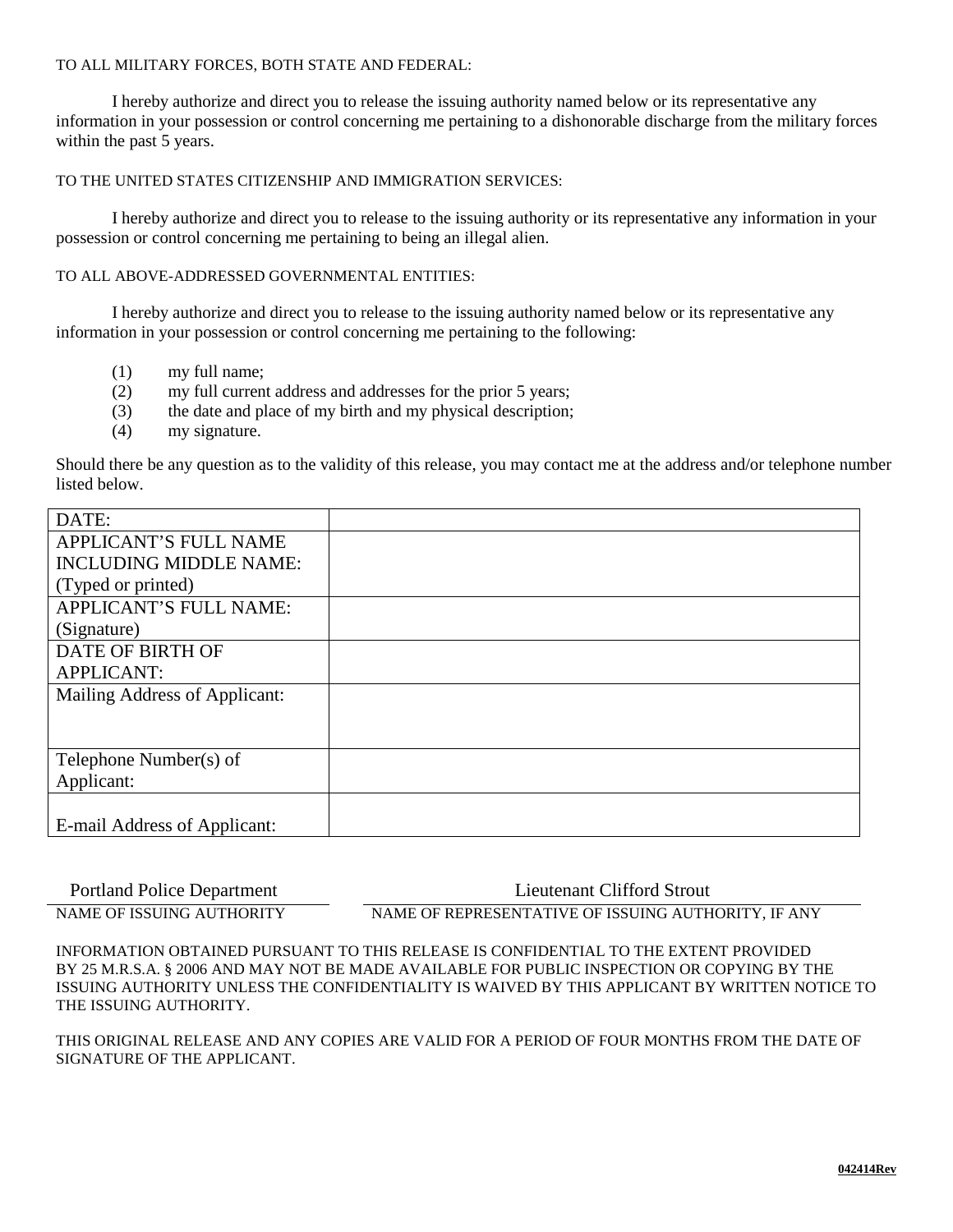### **AUTHORIZATION TO RELEASE INFORMATION FOR THE PURPOSE OF APPLYING FOR A CONCEALED FIREARM PERMIT**

#### **PRINT LEGIBLY OR TYPE**

| <b>NAME OF APPLICANT:</b> | DOB. |  |
|---------------------------|------|--|
|                           |      |  |

#### **ALIAS AND/OR PRIOR NAME(S): \_\_\_\_\_\_\_\_\_\_\_\_\_\_\_\_\_\_\_\_\_\_\_\_\_\_\_\_\_\_\_\_\_\_\_\_\_\_\_\_\_\_\_\_\_\_\_\_\_\_\_\_\_\_\_\_\_\_\_\_**

Pursuant to 25 MRSA §2003(1)(E)(1), I authorize the **Riverview Psychiatric Center** and the **Dorothea Dix Psychiatric Center** of the Department of Health and Human Services to disclose any record of whether I have ever been committed to the Riverview Psychiatric Center or the Dorothea Dix Psychiatric Center to the issuing authority:

Issuing Authority (individual): Lt. Clifford Strout Issuing Authority (organization): Portland Police Department Mailing Address: 109 Middle Street, Portland ME 04101 Issuing Authority Fax #: 207-874-8521; Telephone # to verify receipt of fax: 207-874-8568 or 207-756-8353

**I understand that the information requested is protected by law and cannot be released without my written permission, unless otherwise specifically permitted by law. I understand that I have the right to review information and material prior to its release. I understand I have the right to revoke this authorization in writing at any time by contacting the issuing authority identified above. I understand that my refusal to sign this release will cause my application for a concealed weapons permit to be rejected. I understand that if the issuing authority receives an affirmative response to its inquiry, I may be asked to authorize the release of additional information to determine my eligibility for a concealed firearm permit. Information disclosed to the issuing authority pursuant to this release is confidential pursuant to 25 MRSA § 2006.**

**This authorization is effective for ninety (90) days following the date of my signature.**

| <b>Applicant Signature</b> | Date                                                                                                                  |
|----------------------------|-----------------------------------------------------------------------------------------------------------------------|
|                            |                                                                                                                       |
| Witness Signature          | Date                                                                                                                  |
|                            | APPLICANT: RETURN THIS FORM TO THE ISSUING AUTHORITY WITH YOUR PERMIT<br>APPLICATION. RETAIN A COPY FOR YOUR RECORDS. |

**-------------------------------------------------------------------------------------------------------------------------------------------**

ISSUING AUTHORITY: Send completed form (or a copy) to Riverview Psychiatric Center (RPC) **AND** to Dorothea Dix Psychiatric Center (DDPC) by **one** of the following means:

- 1. Scan form and send via **e-mail** to: RPC: [RiverviewMedicalRecords@maine.gov;](mailto:RiverviewMedicalRecords@maine.gov) and DDPC: [DorotheaDixMedicalRecords@maine.gov](mailto:DorotheaDixMedicalRecords@maine.gov) *OR*
- 2. **Fax** form to: RPC: (207) 287-7127; and DDPC: (207) 941-4029 *OR*
- 3. **Mail** the form, with a self-addressed stamped envelope to: RPC: 250 Arsenal St., Augusta, ME 04330, Attn. Health Information; and DDPC: PO Box 926, Bangor, ME 04401, Attn. Medical Records.

NOTICE TO ISSUING AUTHORITY: The RPC and DDPC will respond in the same manner in which you forward this form. However, if you fax the form, you must provide your telephone number so that the institution can verify your receipt of the return fax.

**AG Form 6; Revised 2.07 All previous versions of this form are obsolete.**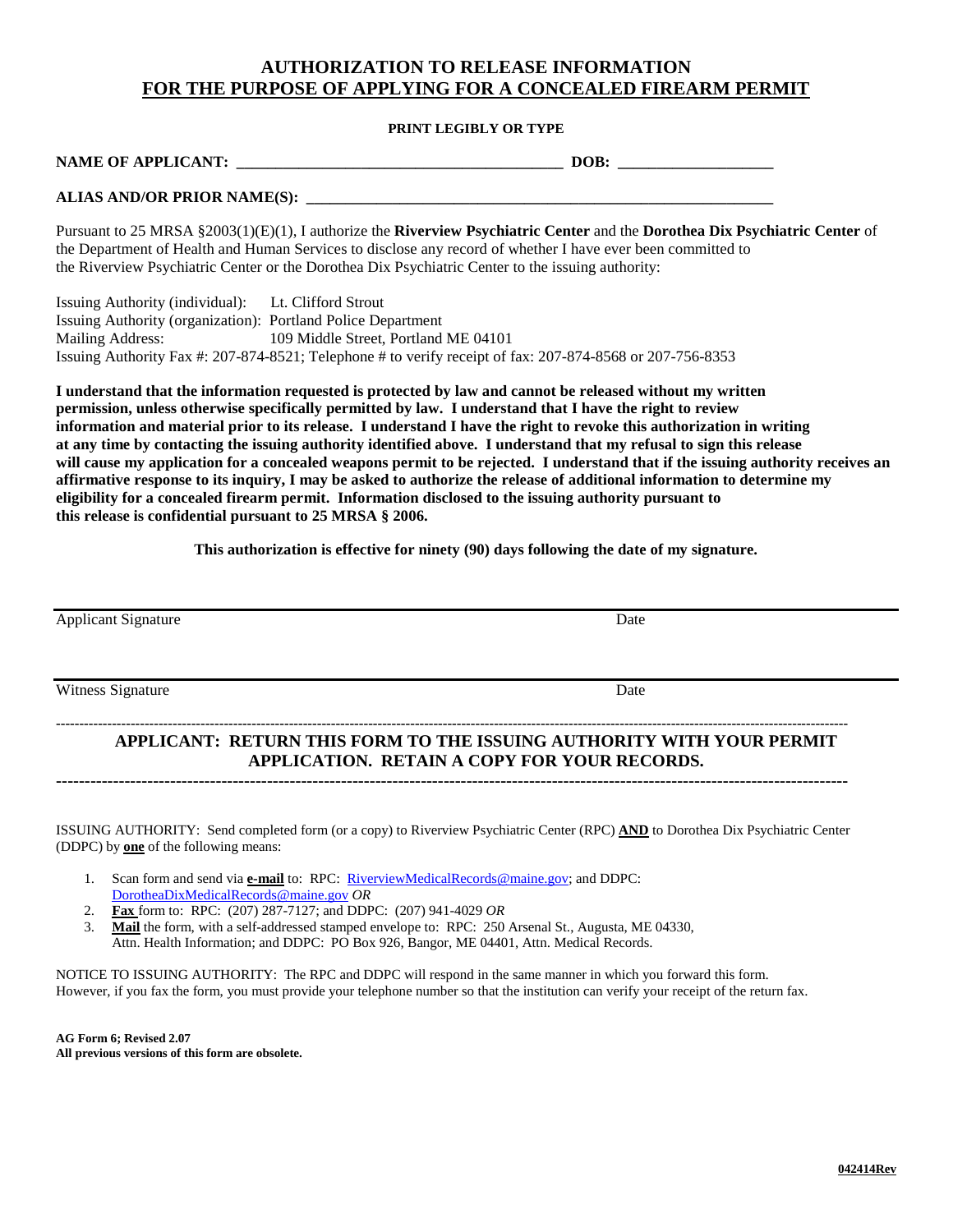## **MAKE CHECK PAYABLE TO: CITY OF PORTLAND**

|                                               | <b>FOR OFFICE USE ONLY</b>             |  |  |
|-----------------------------------------------|----------------------------------------|--|--|
| <b>STATE OF MAINE</b>                         | \$35.00<br>\$20.00<br><b>CHECK#</b>    |  |  |
| <b>APPLICATION FOR PERMIT TO</b>              | <b>LICENSE#</b><br>\$2.00              |  |  |
| <b>CARRY CONCEALED FIREARMS</b><br>(Resident) | <b>ISSUE</b><br>DATE:<br><b>DENIED</b> |  |  |
| <b>NEW</b> (\$35.00) <b>RENEWAL</b> (\$20.00) | <b>EXPIRATION DATE (IF ISSUED)</b>     |  |  |
|                                               | <b>KNOWLEDGE OF HANDGUN SAFETY:</b>    |  |  |
| <b>CHANGE OF ADDRESS (\$2.00)</b>             |                                        |  |  |

**FULL NAME (First, Middle, Last)** 

#### **PREVIOUS LEGAL NAMES, IF ANY (List month and year each name was given/assumed)**

#### **ALIASES, IF ANY (List year(s) used)**

| <b>BIRTHDATE</b>                                                                                                     | <b>BIRTHPLACE</b>                                                                        | <b>CITIZEN</b><br>(Y/N) | <b>EYECOLOR</b>     | <b>COLOR OF</b><br><b>HAIR</b> | <b>HT</b>    | <b>WT</b> | <b>SEX</b>      | <b>RACE</b> |
|----------------------------------------------------------------------------------------------------------------------|------------------------------------------------------------------------------------------|-------------------------|---------------------|--------------------------------|--------------|-----------|-----------------|-------------|
| <b>MAILING ADDRESS</b> (If different than legal residence)<br><b>CITY OR TOWN</b><br><b>ZIP CODE</b><br><b>STATE</b> |                                                                                          |                         |                     |                                |              |           |                 |             |
|                                                                                                                      | <b>FULL CURRENT RESIDENCE ADDRESS</b><br>(Street or Road Name, not P.O. Box)             |                         | <b>CITY OR TOWN</b> |                                | <b>STATE</b> |           | <b>ZIP CODE</b> |             |
|                                                                                                                      | LIST OF ALL ADDRESSES AT WHICH YOU HAVE LIVED AT ANY TIME DURING THE PAST FIVE (5) YEARS |                         |                     |                                |              |           |                 |             |

**LIST OF ALL ADDRESSES AT WHICH YOU HAVE LIVED AT ANY TIME DURING THE PAST FIVE (5) YEARS (Street or Road, City/Town, State, Zip, Dates of residence)** 

#### **LIST OF PREVIOUSLY ISSUED PERMITS TO CARRY CONCEALED FIREARMS OR OTHER CONCEALED WEAPONS BY ANY ISSUING AUTHORITY IN MAINE OR ANY OTHER JURISDICTION. For each permit previously issued, please identify the issuing authority (e.g. Massachusetts State Police; Portland P.D.; Town of Shapleigh, Selectmen) and the date the permit was issued.**

**LIST OF PREVIOUS REFUSALS TO ISSUE PERMIT TO CARRY CONCEALED FIREARMS OR OTHER CONCEALED WEAPONS BY ANY ISSUING AUTHORITY IN MAINE OR IN ANY OTHER JURISDICTION. For each refusal of a permit, please identify the agency that refused to issue the permit, and the date of refusal.** 

**LIST OF PREVIOUS REVOCATIONS OR SUSPENSIONS OF FIREARMS PERMITS OR PERMITS TO CARRY CONCEALED FIREARMS OR OTHER CONCEALED WEAPONS BY ANY ISSUING AUTHORITY IN MAINE OR IN ANY OTHER JURISDICTION. For each revocation, please identify the agency or authority that revoked the permit and the date it was revoked or suspended.**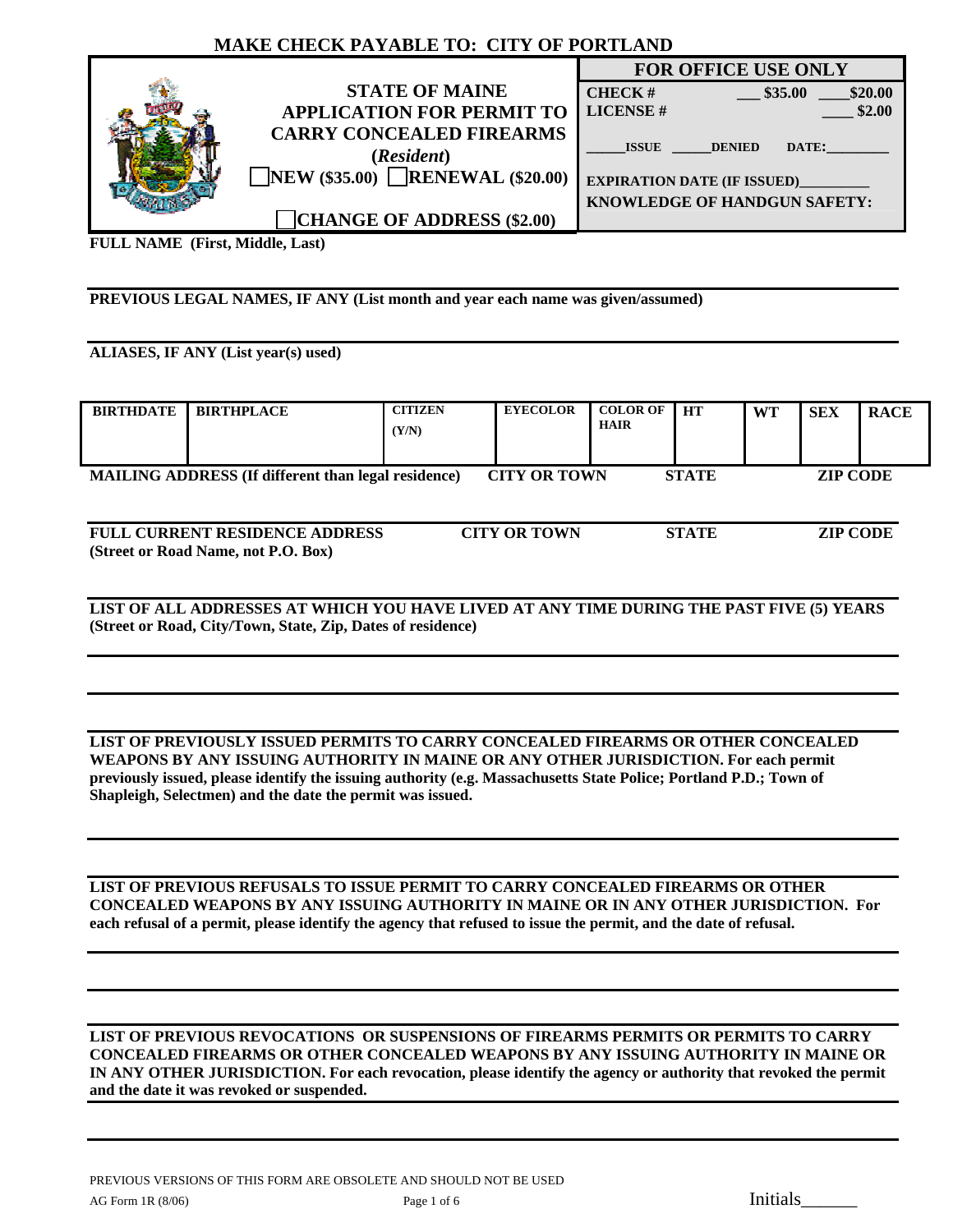# **CIRCLE APPROPRIATE ANSWER AFTER EACH QUESTION.**

|                                                                                                                                                                                                                                                                                                                                                                                                       | <b>YES</b> | NO             |
|-------------------------------------------------------------------------------------------------------------------------------------------------------------------------------------------------------------------------------------------------------------------------------------------------------------------------------------------------------------------------------------------------------|------------|----------------|
| b. Is there a formal charging instrument now pending against you in this state<br>for a crime under the laws of this state that is punishable by imprisonment for                                                                                                                                                                                                                                     | <b>YES</b> | <b>NO</b>      |
| c. Is there a formal charging instrument now pending against you in any<br>federal court for a crime under the laws of the United States that is<br>punishable by imprisonment for a term exceeding one year? ----------------------                                                                                                                                                                  | <b>YES</b> | <b>NO</b>      |
| d. Is there a formal charging instrument now pending against you in another<br>state for a crime that, under the laws of the that state, is punishable by                                                                                                                                                                                                                                             | <b>YES</b> | NO             |
| e. If your answer to question (d) is "yes", is that charged crime classified<br>under the laws of that state as a misdemeanor punishable by a term of                                                                                                                                                                                                                                                 | <b>YES</b> | <b>NO</b>      |
| f. Is there a formal charging instrument pending against you in another state<br>for a crime punishable in that state by a term of imprisonment of 2 years or<br>less and classified by that state as a misdemeanor, but that is substantially<br>similar to a crime that under the laws of this State is punishable by                                                                               |            | <b>NO</b>      |
| g. Is there a formal charging instrument now pending against you under the<br>laws of the United States, this State or any other state or the Passamaquoddy<br>Tribe or Penobscot Nation in a proceeding in which the prosecuting authority<br>has pleaded that you committed the crime with the use of a firearm against a<br>person or with the use of a dangerous weapon as defined in Title 17-A, | <b>YES</b> | <b>NO</b>      |
| h. Is there a formal charging instrument now pending against you in this or<br>any other jurisdiction for a juvenile offense that, if committed by an adult,<br>would be a crime described in question $(b)$ , $(c)$ , $(d)$ or $(f)$ and involves bodily<br>injury or threatened bodily injury against another person? ------------------------                                                      | <b>YES</b> | <b>NO</b>      |
| i. Is there a formal charging instrument now pending against you in this or<br>any other jurisdiction for a juvenile offense that, if committed by an adult,                                                                                                                                                                                                                                          | <b>YES</b> | N <sub>O</sub> |
| j. Is there a formal charging instrument now pending against you in this or<br>any other jurisdiction for a juvenile offense that, if committed by an adult,<br>would be a crime described in question $(b)$ , $(c)$ , $(d)$ or $(f)$ , but does not involve<br>bodily injury or threatened bodily injury against another person? --------------                                                      | <b>YES</b> | <b>NO</b>      |
| k. Have you ever been convicted of committing or found not criminally<br>responsible by reason of insanity or mental disease or defect of committing a                                                                                                                                                                                                                                                | <b>YES</b> | <b>NO</b>      |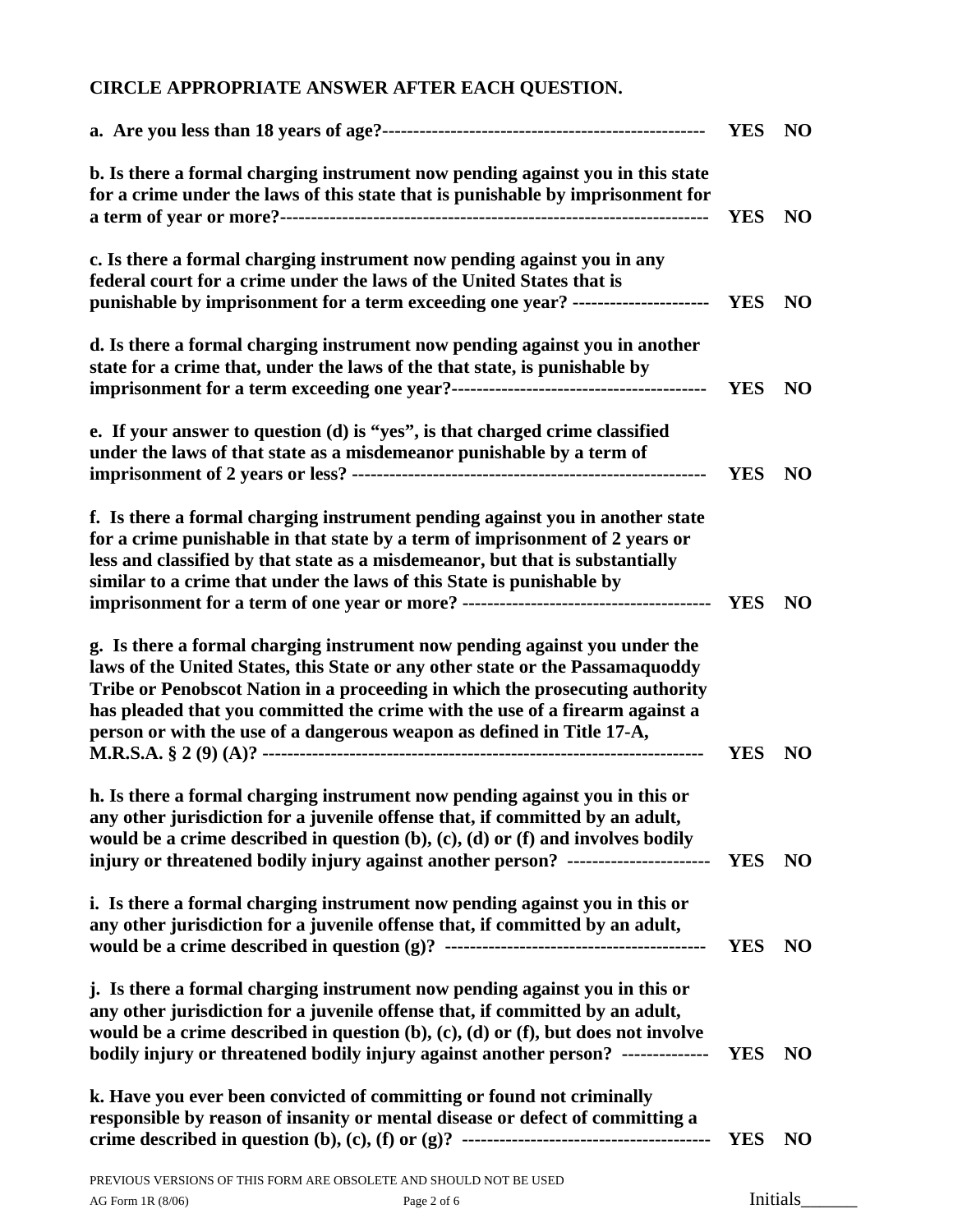| I. Have you ever been convicted of committing or found not criminally<br>responsible by reason of insanity or mental disease or defect of committing a                                                                                                                                                                                                                                                                                                                                    | <b>YES</b> | N <sub>O</sub> |
|-------------------------------------------------------------------------------------------------------------------------------------------------------------------------------------------------------------------------------------------------------------------------------------------------------------------------------------------------------------------------------------------------------------------------------------------------------------------------------------------|------------|----------------|
| m. If your answer to question (l) is "yes," was that crime classified under the<br>laws of that state as a misdemeanor punishable by a term of imprisonment of                                                                                                                                                                                                                                                                                                                            | <b>YES</b> | N <sub>O</sub> |
| n. Have you ever been adjudicated as having committed a juvenile offense                                                                                                                                                                                                                                                                                                                                                                                                                  | <b>YES</b> | N <sub>O</sub> |
| o. Have you ever been adjudicated as having committed a juvenile offense                                                                                                                                                                                                                                                                                                                                                                                                                  | <b>YES</b> | N <sub>O</sub> |
| p. Are you currently subject to an order of a Maine court or an order of a<br>court of the United States or another state, territory, commonwealth or tribe<br>that restrains you from harassing, stalking or threatening your intimate<br>partner, as defined in 18 United States Code, Section 921(a), or a child of your<br>intimate partner, or from engaging in other conduct that would place your<br>intimate partner in reasonable fear of bodily injury to that intimate partner | <b>YES</b> | <b>NO</b>      |
|                                                                                                                                                                                                                                                                                                                                                                                                                                                                                           | <b>YES</b> | N <sub>O</sub> |
| r. Are you a drug abuser, drug addict or drug dependent person?-----------------                                                                                                                                                                                                                                                                                                                                                                                                          | <b>YES</b> | NO             |
| s. Do you have a mental disorder that causes you to be potentially dangerous                                                                                                                                                                                                                                                                                                                                                                                                              | <b>YES</b> | N <sub>O</sub> |
| t. Have you been adjudicated to be an incapacitated person pursuant to Title<br>18-A, Article V, Parts 3 and 4, and not had that designation removed by an<br>order under Title 18-A, M.R.S.A. § 5-307 (b)? [Termination of incapacity,<br>Probate Code; protection of persons under disability and their property] -----                                                                                                                                                                 | YES NO     |                |
| u. Have you been dishonorably discharged from the military forces within the                                                                                                                                                                                                                                                                                                                                                                                                              | <b>YES</b> | N <sub>O</sub> |
|                                                                                                                                                                                                                                                                                                                                                                                                                                                                                           | <b>YES</b> | N <sub>O</sub> |
| w. Have you been convicted in a Maine court of a violation of Title 17-A,<br>M.R.S.A. § 1057 [possession of a firearm in an establishment licensed for on-<br>premises consumption of liquor] within the past five (5) years?------------------------                                                                                                                                                                                                                                     | <b>YES</b> | N <sub>O</sub> |
| x. Have you been adjudicated in a Maine court within the past five (5) years<br>as having committed a juvenile offense involving conduct that, if committed<br>by an adult, would be a violation of Title 17-A, M.R.S.A. § 1057 [criminal<br>possession of a firearm in an establishment licensed for on-premises                                                                                                                                                                         | <b>YES</b> | NO             |
| y. To your knowledge, have you been the subject of an investigation by any<br>law enforcement agency within the past 5 years regarding the alleged abuse                                                                                                                                                                                                                                                                                                                                  | YES        | <b>NO</b>      |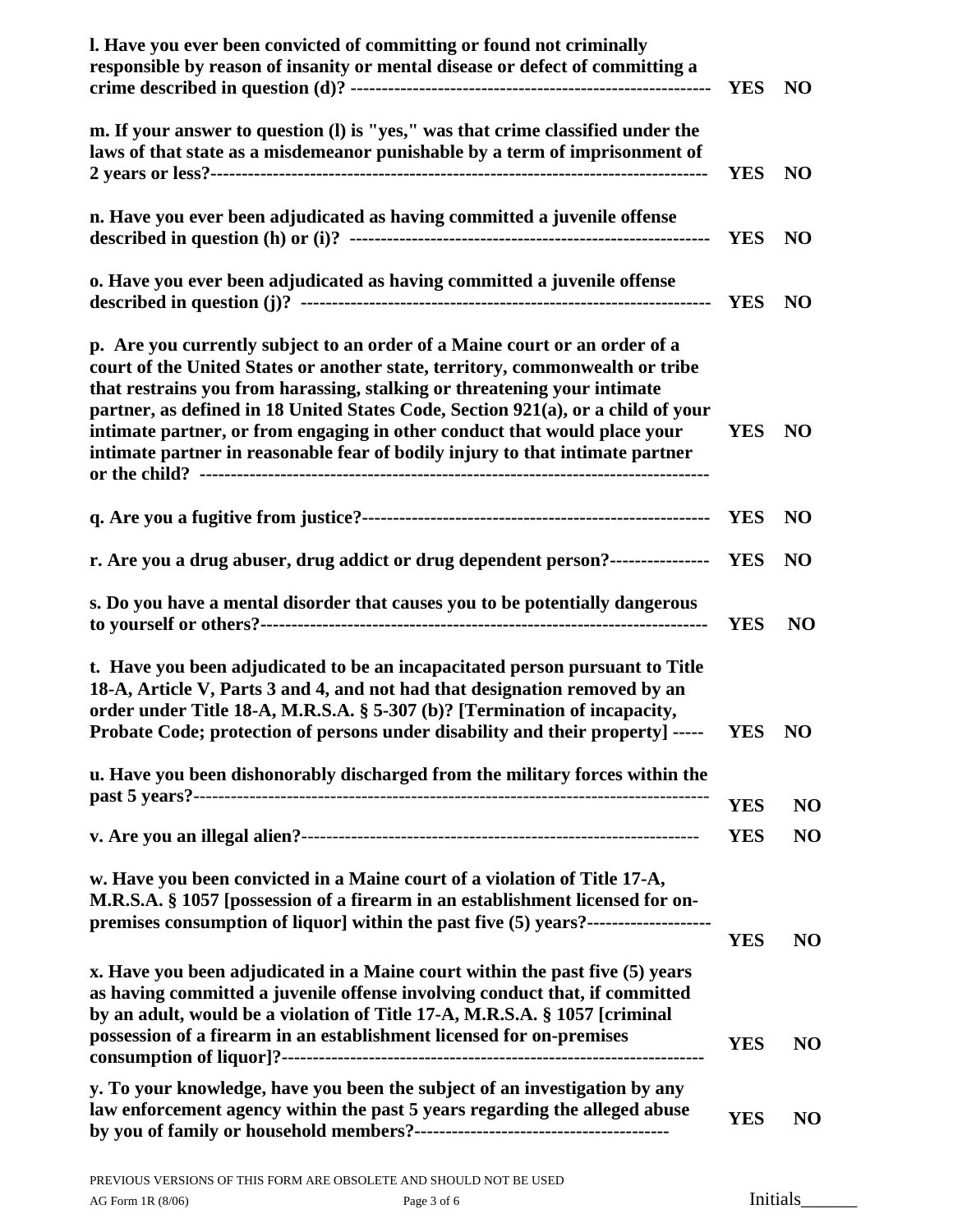| z. Have you been convicted in any jurisdiction within the past 5 years of 3 or<br>more crimes punishable by a term of imprisonment of less than one year or of<br>crimes classified under the laws of a state as a misdemeanor and punishable           | <b>YES</b> | N <sub>O</sub> |
|---------------------------------------------------------------------------------------------------------------------------------------------------------------------------------------------------------------------------------------------------------|------------|----------------|
| aa. Have you been adjudicated in any jurisdiction within the past 5 years to<br>have committed 3 or more juvenile offenses described in question (0)? --------                                                                                          | <b>YES</b> | N <sub>O</sub> |
| bb. To your knowledge, have you engaged within the past 5 years in reckless<br>or negligent conduct [as defined at 25 M.R.S.A. § 2002(11)] that has been the<br>subject of an investigation by a governmental entity?---------------------------------- | <b>YES</b> | N <sub>O</sub> |
| cc. Have you been convicted in a Maine court within the past 5 years of any                                                                                                                                                                             | <b>YES</b> | NO             |
| dd. Have you been adjudicated in a Maine court within the past 5 years as<br>having committed a juvenile offense involving conduct that, if committed by<br>an adult, would have been a violation of Title 17-A, chapter 45? [Drugs]                    | <b>YES</b> | NO             |
| ee. Have you been adjudged in a Maine court to have committed the civil<br>violation of possession of a useable amount of marijuana, butyl nitrite or<br>isobutyl nitrite in violation of Title 22 M.R.S.A. § 2383 within the past 5                    | <b>YES</b> | N <sub>O</sub> |
| ff. Have you been adjudicated in a Maine court within the past 5 years as<br>having committed the juvenile crime defined in Title 15 M.R.S.A. § 3103 (1)<br>(B) of possession of a useable amount of marijuana, as provided in Title 22                 |            |                |

**M.R.S.A. § 2383?----------------------------------------------------------------------------- YES NO** 

[continued on next page]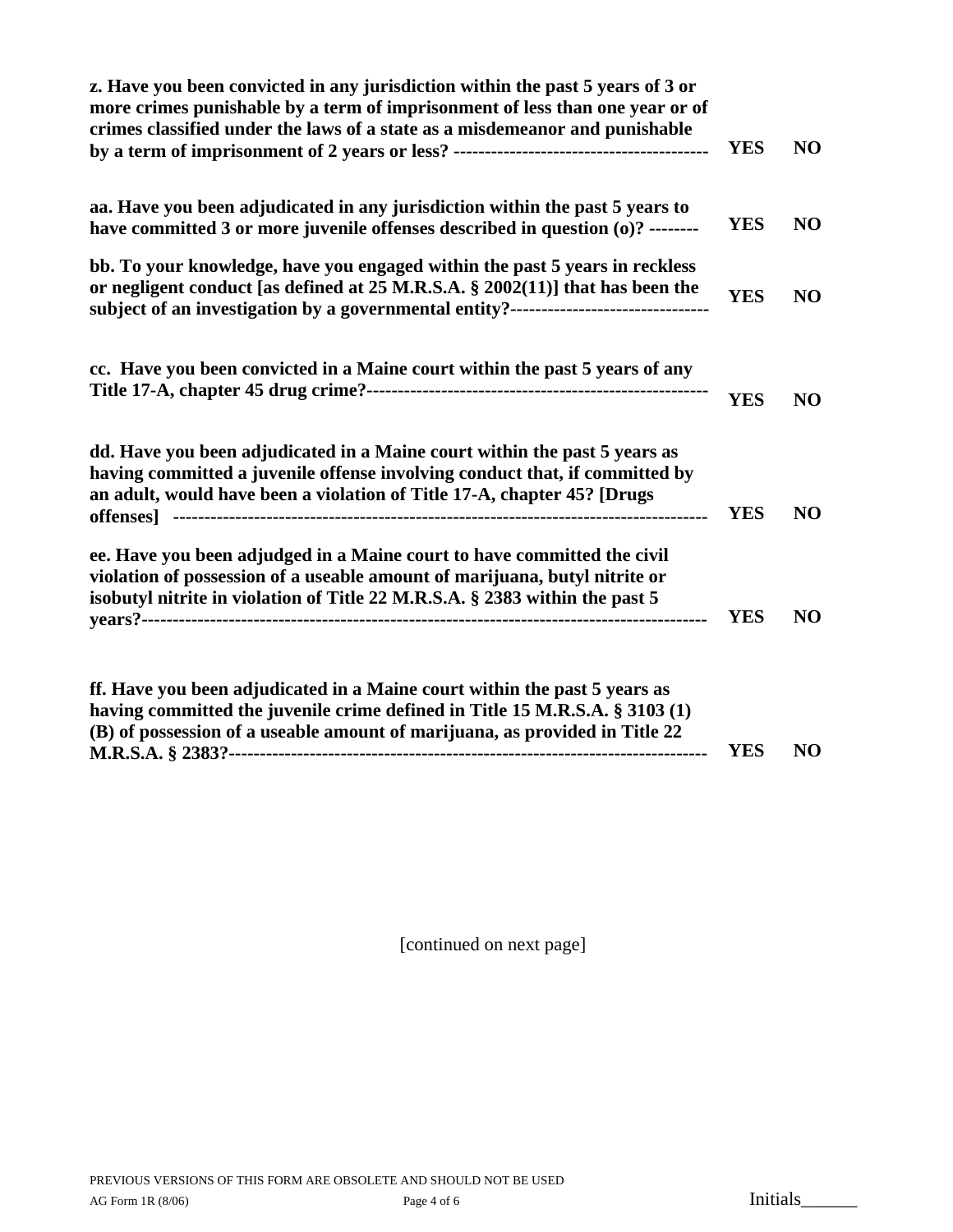## **READ THE FOLLOWING CAREFULLY BEFORE SIGNING APPLICATION**

## **BY AFFIXING YOUR SIGNATURE BELOW AS THE APPLICANT YOU:**

- **A. Certify that the statements you have made on this application, and any documents you make a part of this application, are true and correct.**
- **A-1. Certify that you understand that a "yes" answer to question (l) or (o) above is cause for refusal unless you are authorized to possess a firearm under Title 15 M.R.S.A. § 393.**
- **A-2. Certify that you understand that a "yes" answer to question (p) is cause for refusal if the order of the court meets the preconditions contained in Title 15, M.R.S.A. § 393 (1) (D). If the order of the court does not meet the preconditions, the conduct underlying the order may be used by the issuing authority, along with other information, in judging good moral character under 25 M.R.S.A. § 2003 (4).**
- **B. Certify that you understand that a "yes" answer to question number (a), (k), (n), or any of the questions numbered (q) through (x) above is cause for refusal.**
- **B-1. Certify that you understand that a "yes" answer to one or more of the questions numbered (b) through (j), (m), (y), (z), or (aa) to (ff) above will be used by this issuing authority, along with other information, in judging good moral character under Title 25 M.R.S.A. § 2003 (4).**
- **C. Certify that you will, that at the request of this issuing authority, take whatever action is required of you by law to allow this issuing authority to obtain from the Maine Department of Health and Human Services (limited to records of patient committals to Riverview Psychiatric Center and Dorothea Dix Psychiatric Center), the courts, law enforcement agencies, the military, the United States Citizenship and Immigration Services, and any prior issuing authority in this State or any other jurisdiction with which you have been involved, information relevant to the following:**

**(1) The determination as to whether the information supplied on the application or any documents made a part of the application is true and correct;** 

**(2) The determination as to whether each of the additional requirements of Title 25 M.R.S.A. § 2003 has been met;** 

**(3) The determination as to whether, if you are currently a permit holder, such permit must be revoked under Title 25 M.R.S.A. § 2005; and** 

**(4) The determination as to whether, if you are otherwise eligible and reapplying following an earlier revocation of a permit, you are eligible to do so under Title 25 M.R.S.A. § 2005 or Title 17-A M.R.S.A. § 1057.** 

- **D. Certify that you understand that if fingerprints are required by this issuing authority in order to resolve any questions as to your identity, you will submit to being fingerprinted.**
- **E. Certify that you understand that if a photograph is an integral part of the permit to carry concealed firearms adopted by this issuing authority, you will submit to being photographed for that purpose.**